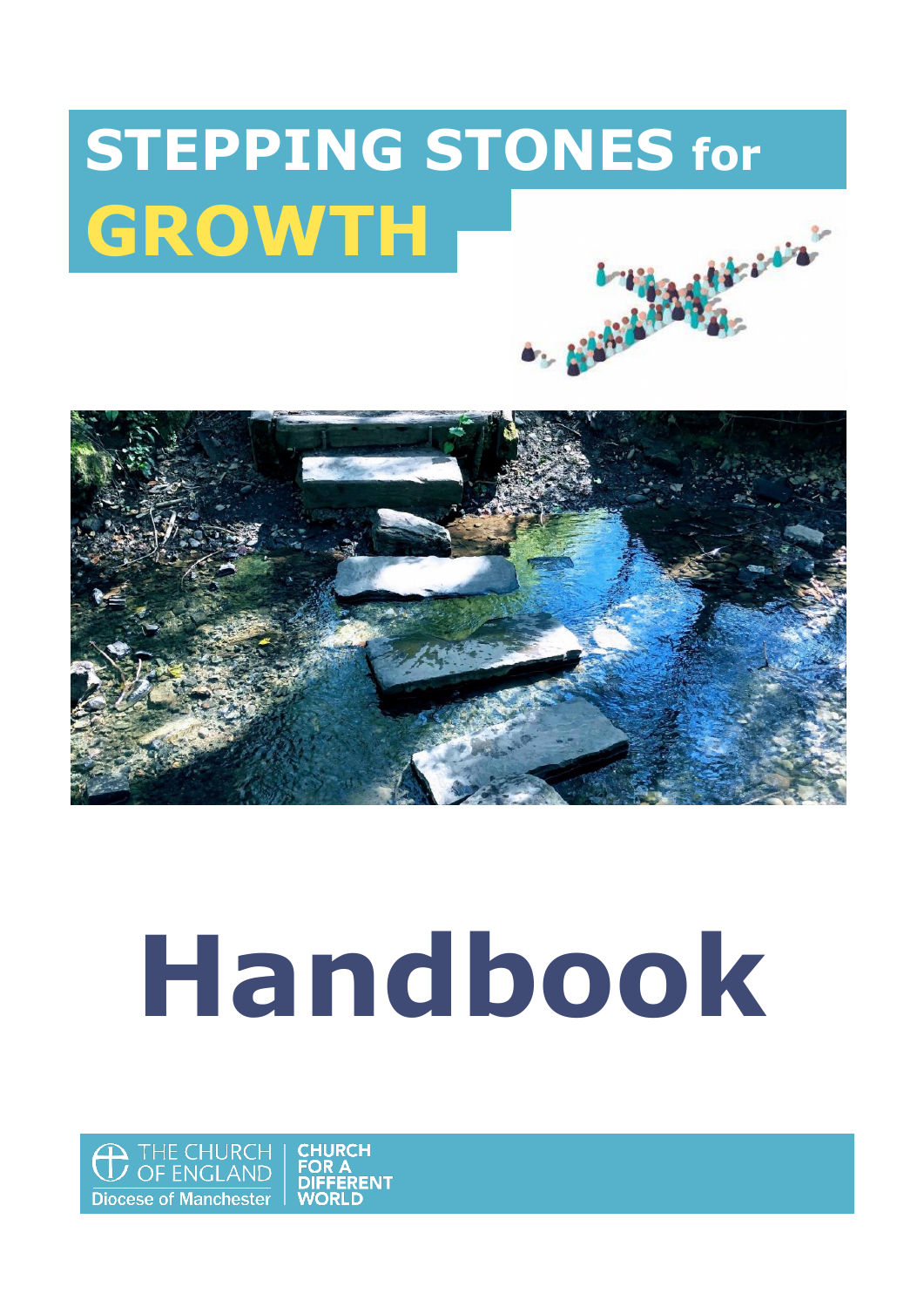### **USING THIS HANDBOOK**

- Each person doing Stepping Stones downloads and prints this Handbook (if no printer, ask a friend to print Handbook, or simply write any answers on a sheet of paper)
- Before watching videos, individually complete *Questions in Advance* on p3
- As you watch videos, follow pages for Videos 1-6 and write down answers when asked
- *Resources and Links* on p10
- Later, meet with others from your church and fill in *Questions After Event* on p11

### **THE SIX VIDEOS**

### **MAIN PRESENTERS**

- **Mike Starkey**  Head of Church Growth for Manchester Diocese, Author
- **Eve Powers**  Digital Communications Officer for Manchester Diocese
- **Andre Adefope**  Ordinand in Manchester Diocese, Author

### **SUGGESTED TIMETABLE FOR A MORNING EVENT**

### **Session A** (10am – 11.15am)

**Welcome & Instructions** (2 min)

**VIDEO 1: Hidden Leopards** (7 mins)

BREAKOUT GROUP (10 mins)

#### **VIDEO 2: The Journey** (11 mins)

BREAKOUT GROUP (10 mins)

#### **VIDEO 3: Contacts** (16 mins)

BREAKOUT GROUP (10 mins)

### **Break** (11.15-11.30am)

### **Session B** (11.30am – 12.45pm)

#### **VIDEO 4: Stepping Stones** (17 mins)

BREAKOUT GROUP (10 mins)

**VIDEO 5: Milestones** (10 mins)

BREAKOUT GROUP (10 mins)

#### **VIDEO 6: My Faith** (8 mins)

OPEN DISCUSSION (15 mins)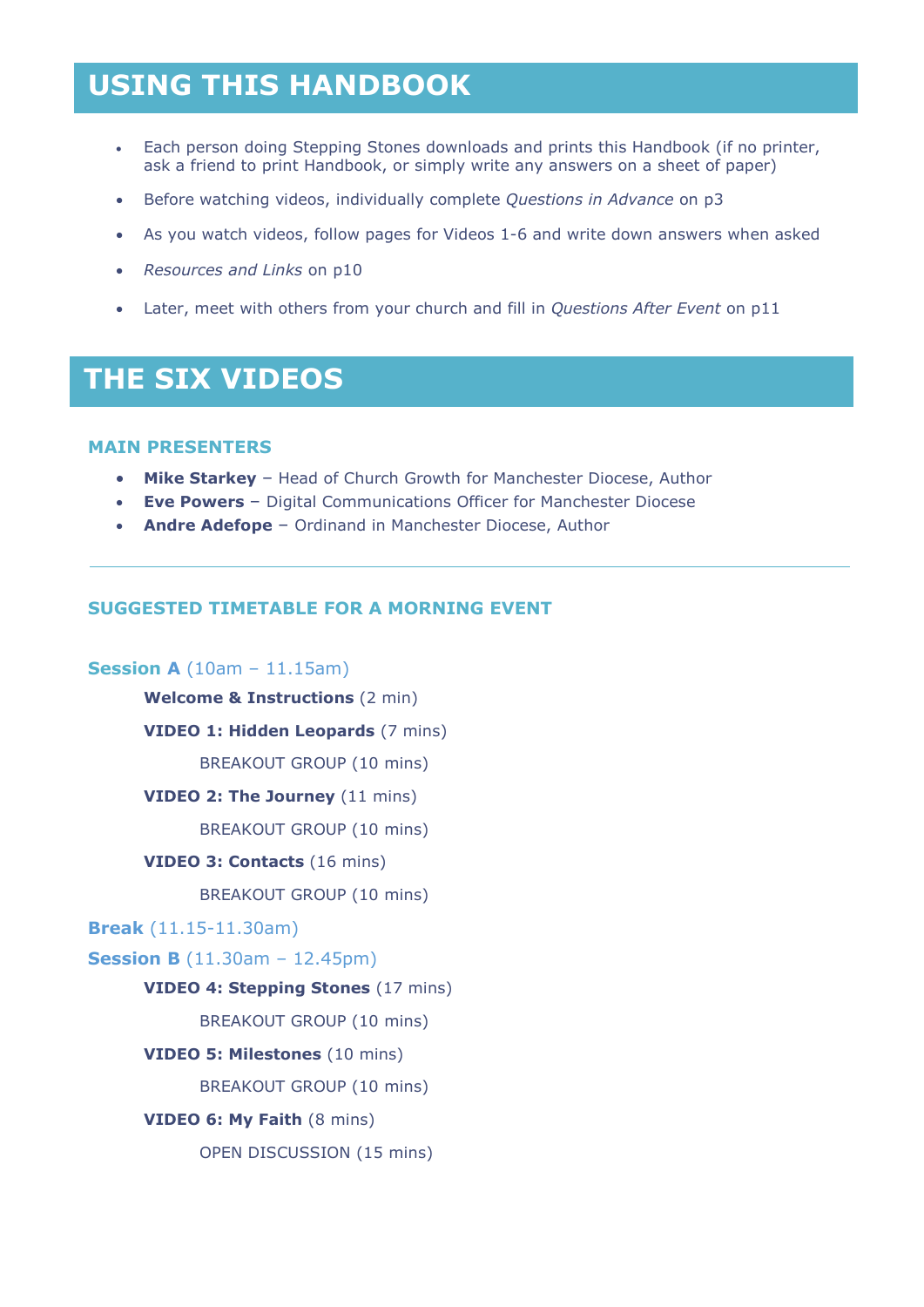### **QUESTIONS IN ADVANCE**

*Take time to answer these questions in advance of your Stepping Stones event. If you have time, discuss your answers with others from your church.*

1) Draw a timeline of your faith journey. Include key milestones and episodes.

| (Childhood) |  | (Now) |
|-------------|--|-------|

2) If a friend asked you to say in a short sentence, 'Why are you a Christian?' what would you say?

3) Think of a time you felt nervous about joining a group (eg Parkrun, language class, diet club, choir, sports team…).

What made you feel welcome and at ease?

Did anything make you feel unwelcome?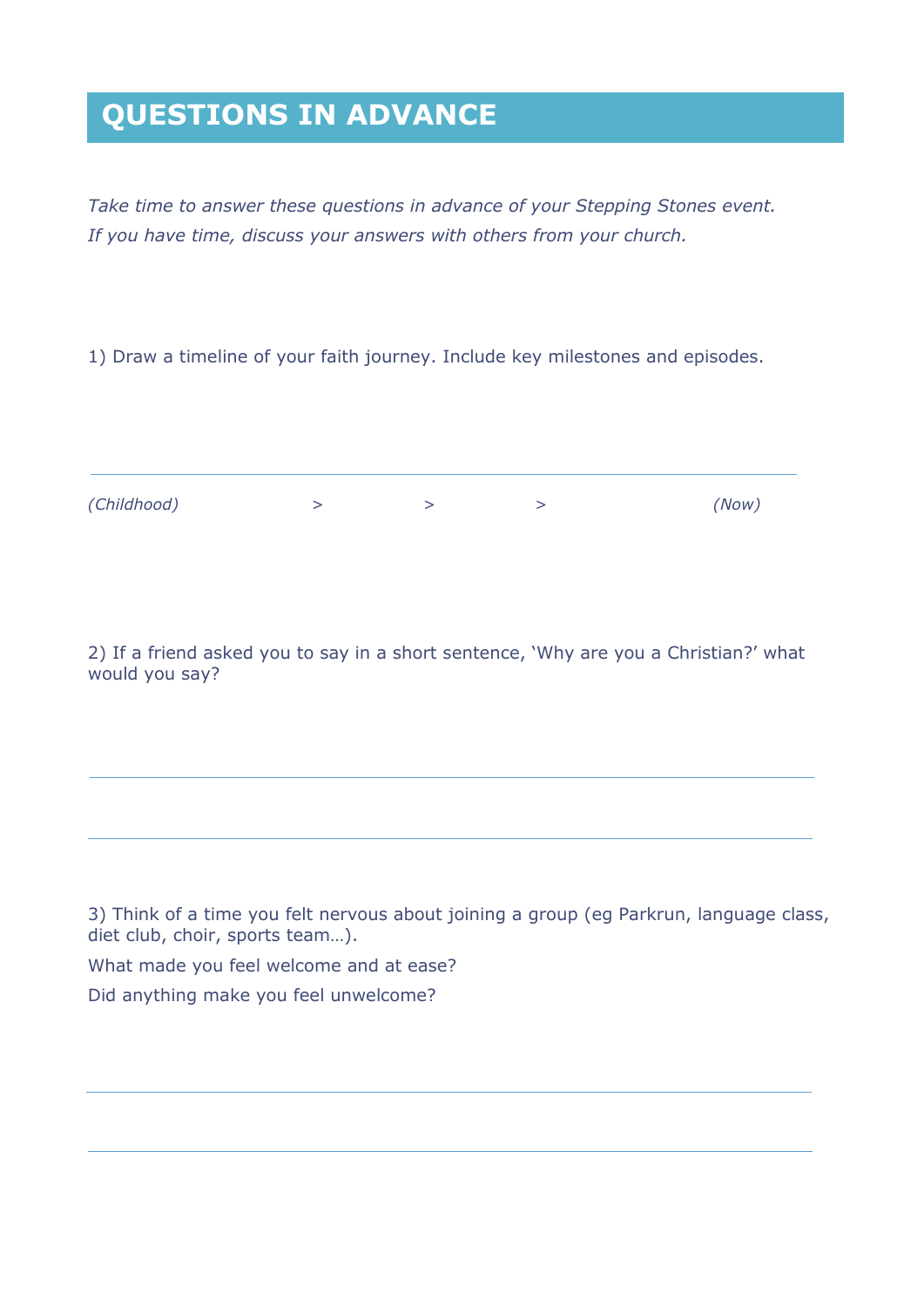### **VIDEO 1: HIDDEN LEOPARDS**

### **Q: Possible reasons church growth is hard:**

- $\Box$  We're not really sure how to grow
- $\Box$  We're busy just keeping our church going
- $\Box$  Most of our members are hesitant about sharing their faith
- $\Box$  We tried a course/event once and it didn't really work
- $\Box$  People have more alternative activities on a Sunday
- $\Box$  People today are less interested in church
- $\Box$  Lots of people today are 'spiritual but not religious'

Other………………………………………………………………………………….

**Key Quote:** 'Traveller, there is no road; we make the road by walking.' (Antonio Machado, Spanish poet, 1912)

**Key Idea**: *Hidden Leopards* - unexpected signs of God already at work in my community or networks.

**Key Quote:** 'Mission is finding out what God is doing and joining in.' (Archbishop Rowan Williams, 2003)

#### **Q: Hidden Leopards you've found in the past year** eg:

- $\Box$  Unexpected people attending an online service.
- $\Box$  A friend asks why you go to church.
- $\Box$  Somebody unexpectedly asks you to pray for them.
- $\Box$  A family member is open to spiritual questions for the first time.

Other…………………………………………………………………………………

**Key Stat**: Percentage of UK adults who say they pray: 44% (Savanta ComRes poll, 2020)

### **Breakout Question (10 mins):**

What 'Hidden Leopards' have I encountered in the past year?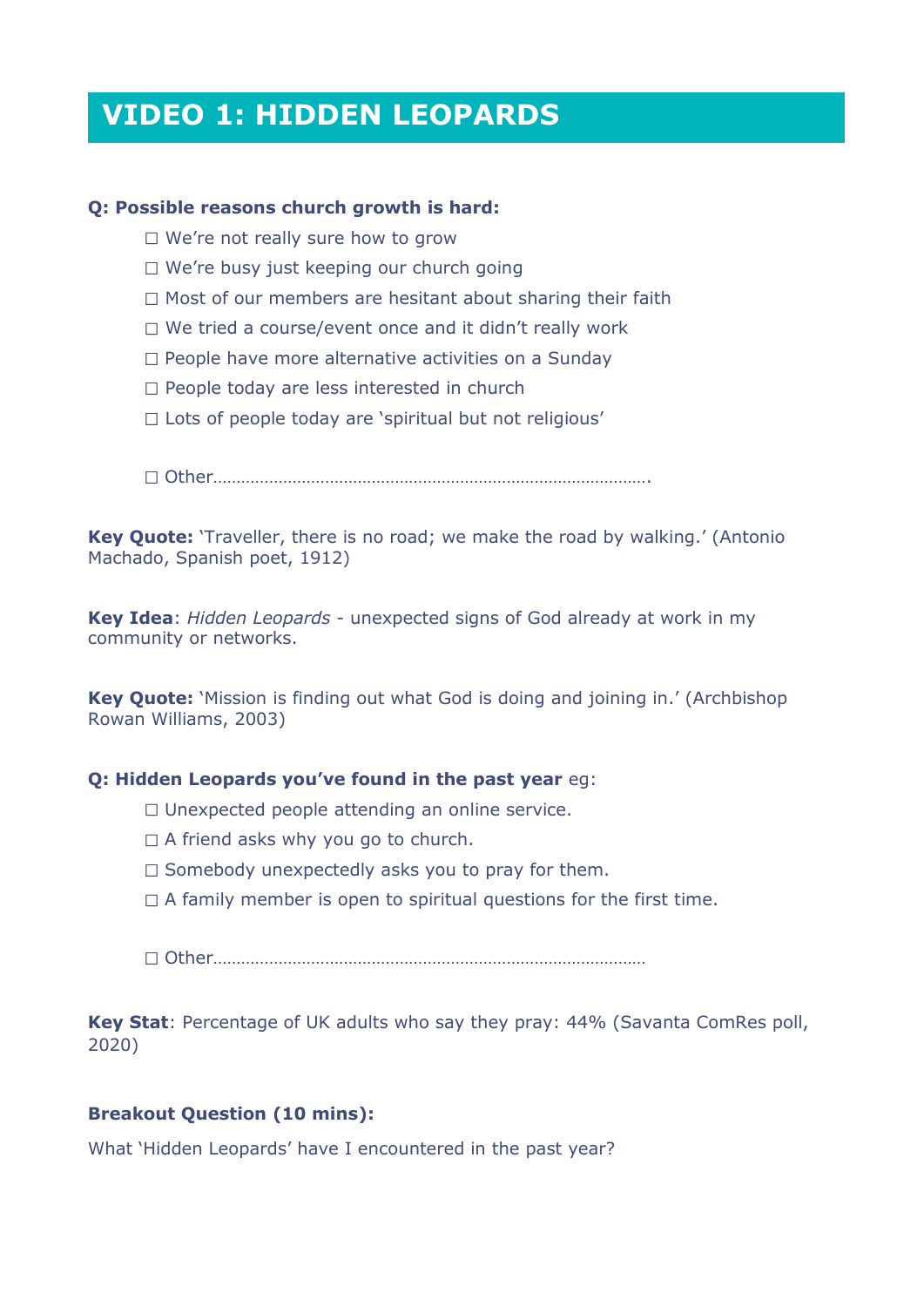### **VIDEO 2: THE JOURNEY**

**Key Stat:** 76% of practising Christians say they found faith by the age of 18. (ComRes poll, 2017)

**Key Quote:** 'The normal route to faith for *adults* today is a journey. It's gradual. It normally takes a good five years or so. It's often messy, with lots of twists and turns.

One thing that's key is personal relationships. The person knows somebody who has a faith, and they want to find out more.'

**Q: Trust.** An Ipsos Mori poll of 2019 asked which professions people trust most, and which they trust least. What do you think people said?

| Most trusted professions? | Least trusted professions? |
|---------------------------|----------------------------|
|                           |                            |
|                           |                            |

**Key Quote:** 'There is no fear in love... perfect love drives out fear.' (1 John 4:18)

**Key Idea:** *Stepping Stones for Growth* model:

**1)** A **Search** for Hidden Leopards. Focus on outsiders. Look and pray to see where God is at work.

**2)** A **Journey.** Coming to faith takes time. Journey with people and earn trust. Be intentional about:

- > **Contacts** (to build love and trust)
- > **Stepping Stones** (to help people progress)
- > **Milestones** (opportunities to find faith, go deeper in faith, apply faith)

### **Breakout Question (10 mins):**

What helped you find faith?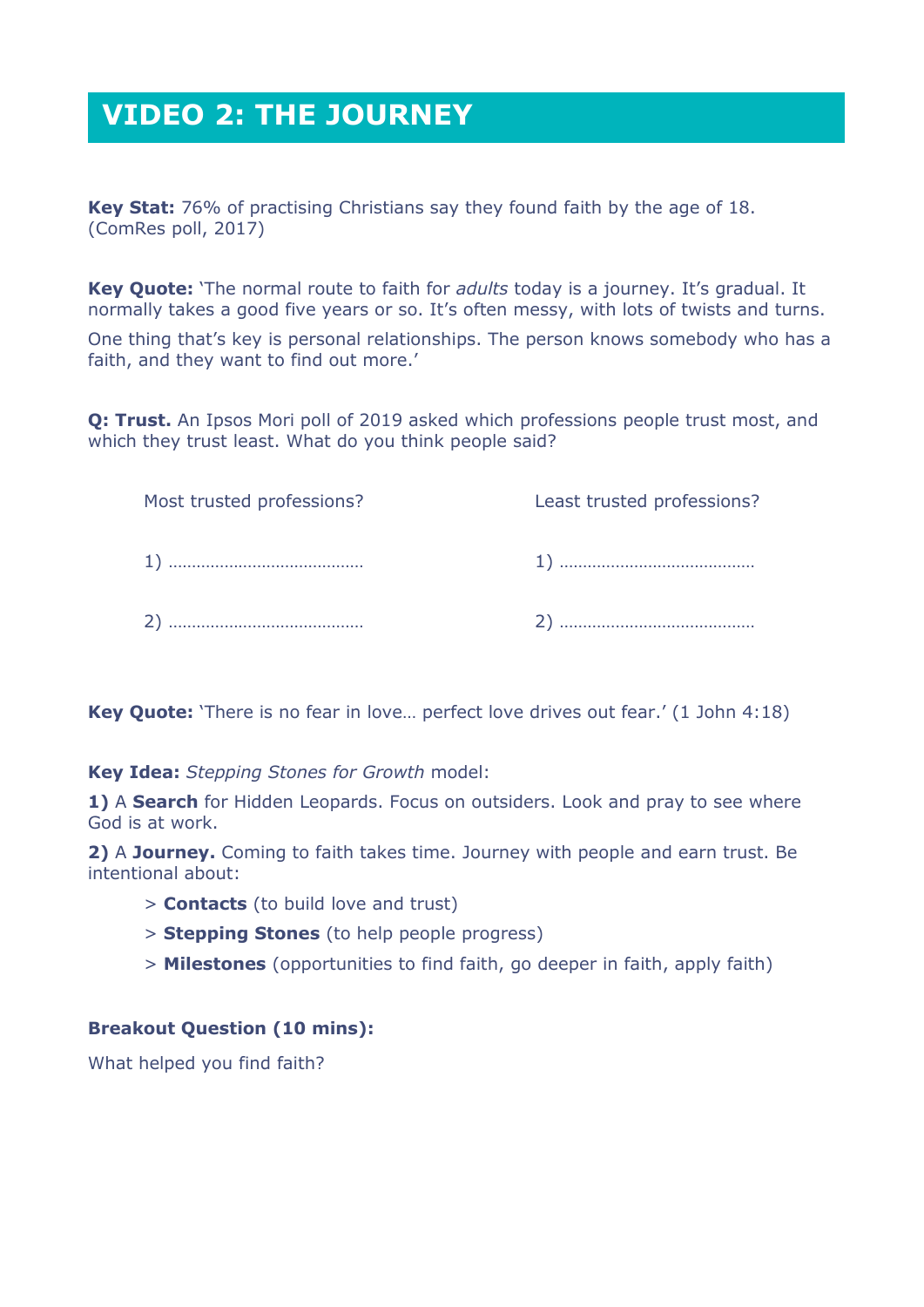### **VIDEO 3: CONTACTS**

### **Key Idea: Seven Types of Contact**

**1) Life Events.** The C of E meets 15 million people through Life Events each year (*Life Events*, Sandra Millar CHP 2018). In Manchester Diocese we meet 396,000 people a year: via 3,780 baptisms, 710 marriages, 3,270 funerals (*2018 Stats for Mission*).

Our Life Events:…………………………………………………….……………………………………………………………

**2) Toddler Groups & Primary Schools**. 74% of parents with children under 5 attended a church-run activity in the past year (*Talking Toddlers* report, Savanta Comres poll 2020). And 41% of churches in the Diocese run, host or support a toddler group. Manchester Diocese has 181 C of E Primary Schools, plus many contacts in other schools.

Our Toddler Groups/Primary Schools:…………..…………………………………………………………………

**3) Social Action Projects.** There are 900 social action projects in Manchester Diocese, an average of three per church.

Our Social Action Project/s:………………….……………….…………………………………………………………

**4) Digital Presence**. 34% of UK adults 18-34 watched or listened to a service in lockdown 2020 (Savanta ComRes poll for Tearfund 2020).

Our Digital Presence:………..…………………………………………….…………………………………………………

**5) Seasonal Services**. Christmas in Manchester Diocese: 70,100 people attend civic/school carol services; 55,700 attend congregational/community carol services; 33,700 attend our Christmas services (*2018 Stats for Mission*).

Our Seasonal Services:………….………………………………………….………………………………………………

**6) High Schools & Youth Groups.** Manchester Diocese has 13 C of E High Schools, plus many contacts in other schools. Two-thirds of our churches lead worship in a local school.

Our High Schools/Youth Groups:…………….…………………….…………………………………………………

### **7) Choir/Singing Group**

2.14 million UK people sing, in 40,000 choirs/singing groups (*Big Choral Census*, 2017).

Our Choir/Singing Group/s:……………………………..…………………….…………………………………………

### **Breakout Question (10 mins):**

Which of our current Contacts could we engage with more?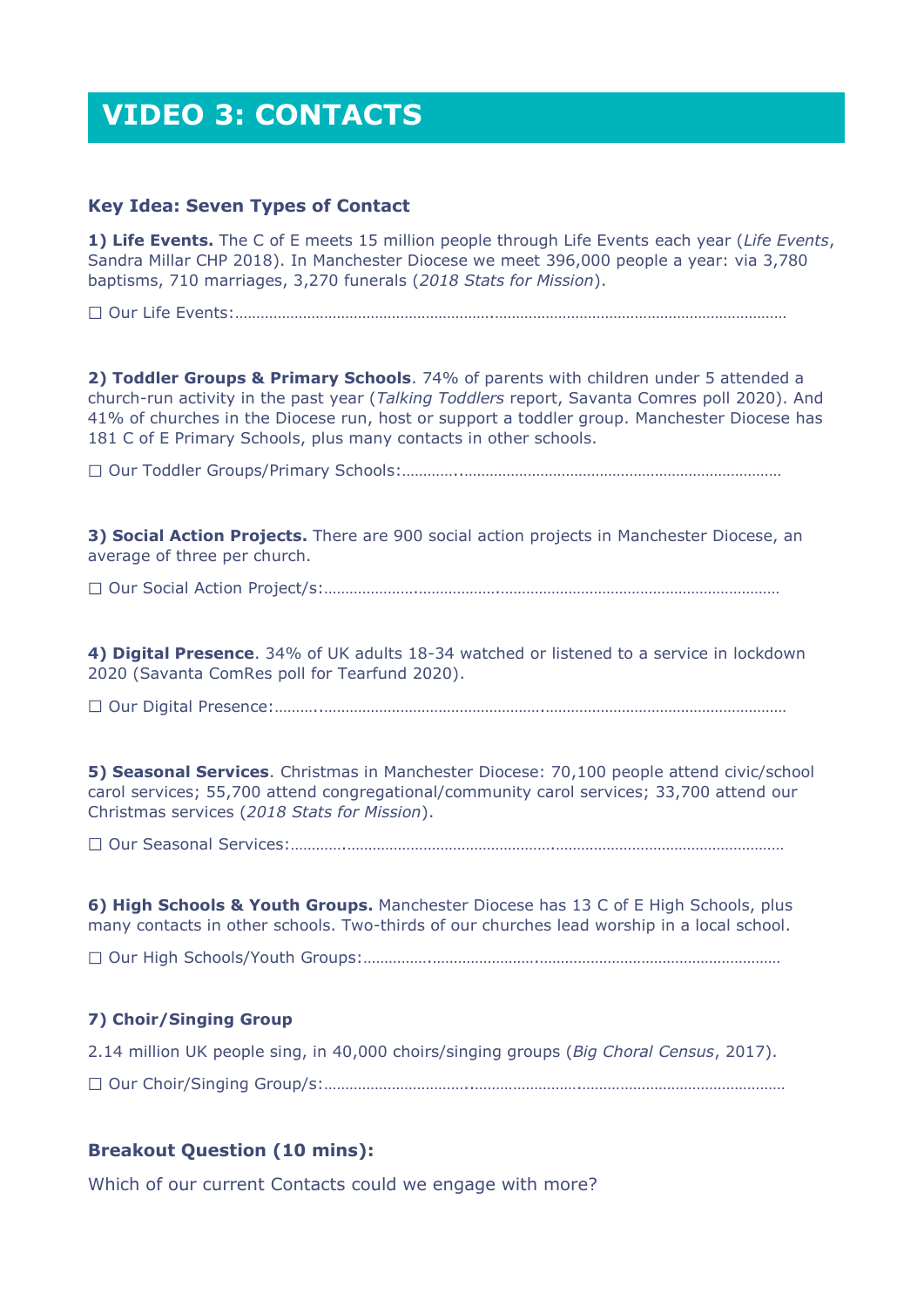### **VIDEO 4: STEPPING STONES**

### **Key Idea: Seven Stepping Stones**

| 1) Make The Link            |
|-----------------------------|
|                             |
| 2) Hospitality              |
|                             |
| 3) Chat Group               |
|                             |
| <b>4) Activity Group</b>    |
|                             |
| 5) Life Help Group          |
|                             |
| 6) Enquirers'/Basics Course |
|                             |
| 7) Offer to Pray            |
|                             |

### **Breakout Question (10 mins):**

What Stepping Stones could we introduce, to help people journey towards faith?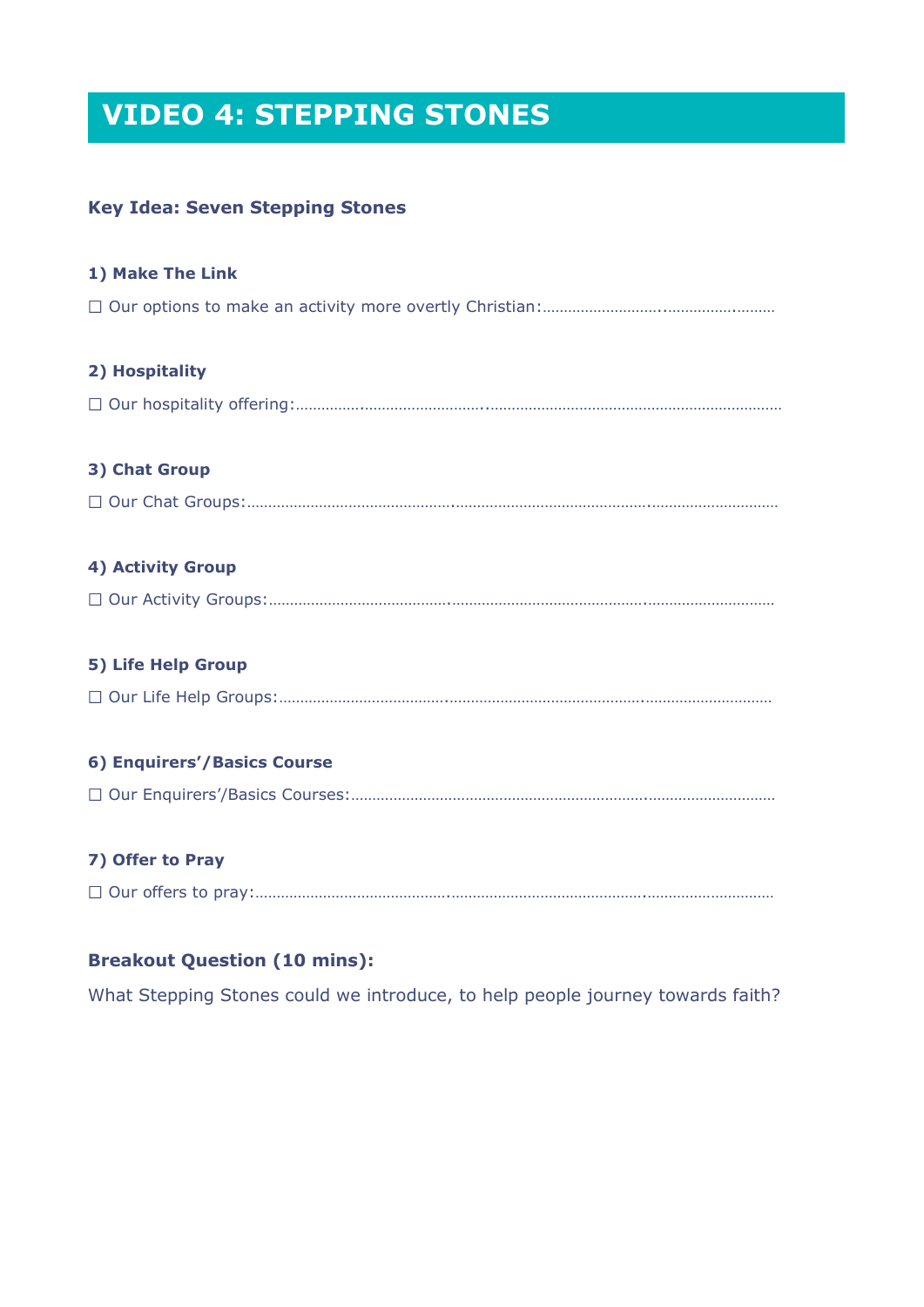### **VIDEO 5: MILESTONES**

**Key Idea:** Our language of *Journey* can overlook the importance of significant *Milestones*.

We need to offer opportunities to come to faith, go deeper in faith, and apply faith in new ways.

**Key Quotes:** 'Our lives are measured in moments, and defining moments are the ones that endure in our memories.'

'Defining moments shape our lives, but we don't have to wait for them to happen. We can be the authors of them.'

(*The Power of Moments*, Heath & Heath 2017, p5)

**Key Quote:** 'All too often, the reason people don't come to faith is that we don't invite them to come to faith! A local church can be like a would-be fiancé who talks a lot about marriage, but never actually pops the question.'

### **Key Idea: Different Churches, Different Types of Milestone**

……………………………………………………………………………………………………………………. ……………………………………………………………………………………………………………………. ……………………………………………………………………………………………………………………. …………………………………………………………………………………………………………………….

**Key Quote**: 'When you commit to preach for life change, your preparation is not complete until you have answered two very important questions:

*So what?* and *Now what?*'

(Andy Stanley, in *Communicating for a Change*, Stanley and Jones 2006, p97)

### **Breakout Question (10 mins):**

How do we currently invite people to take a step of faith?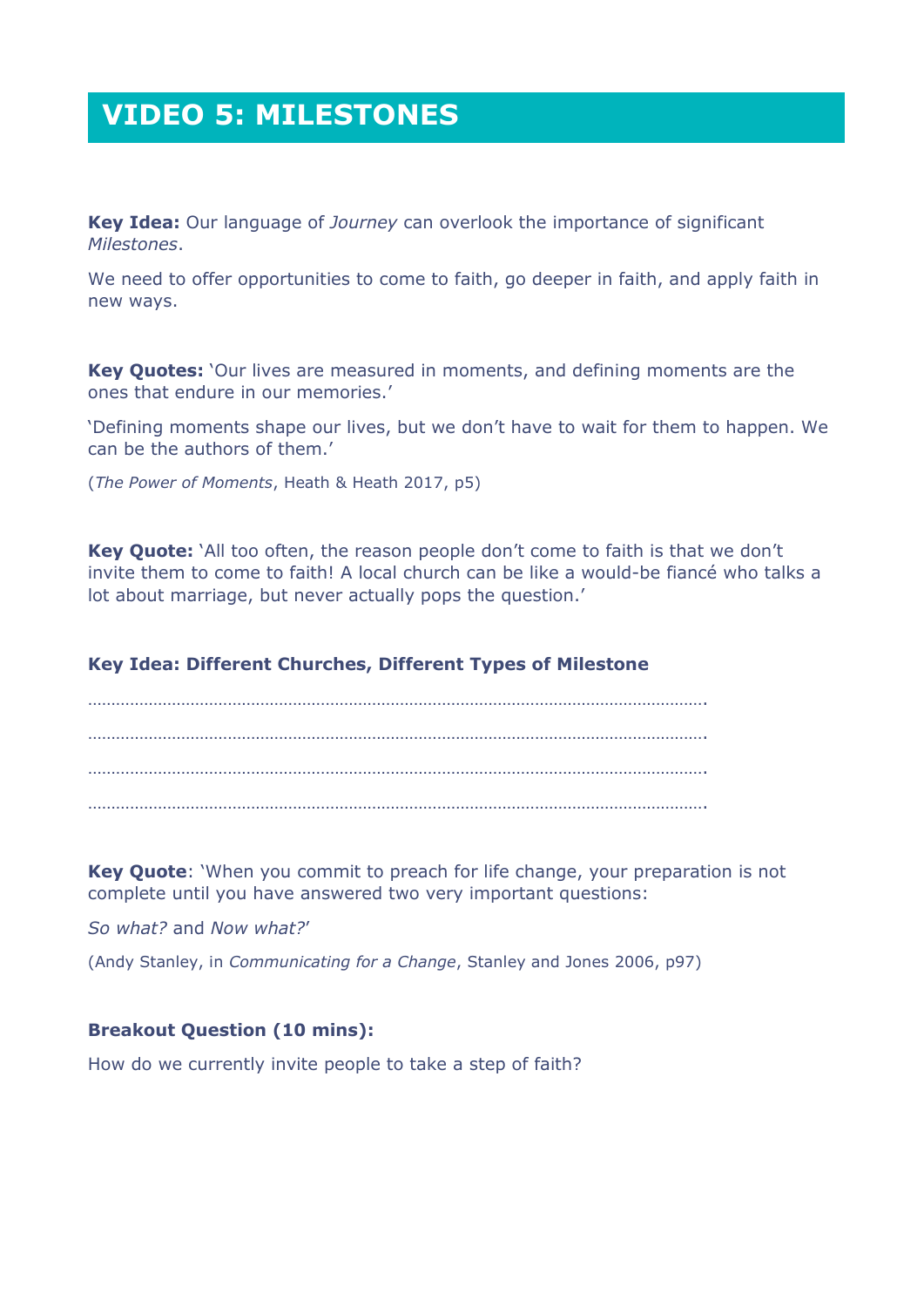### **VIDEO 6: MY FAITH**

**Key Quote:** 'If we see church growth only as re-engineering the church, we'll be missing something essential: the personal dimension.

If nobody in our church wants to talk about faith, or share their faith with friends, we're seriously stuck.'

**Key Stat:** If just one person in 50 invited a friend to a church event and they started attending regularly, this alone would reverse the decline in church numbers.

If two in 50 did that, we'd start growing.

(*General Synod report on Evangelism*, 2019)

**Key Quote:** 'A problem with the traditional *testimony* is that it imposes a shape on the story. Most people's journey doesn't easily fit a clear before-and-after. It's messier than that.'

### **Key Idea: Starting-Points for Talking About Faith**

- *Faith Pictures*: Finding a simple image or word-picture that says something about my own journey of faith.
- *Why am I a Christian?* A short sentence that sums up honestly what my faith means to me.

### **Key Idea: Praying for Three People**

- 1) Family …………………………………………...........…...………….…………
- 2) Friend ………………………………………………………………….……….………
- 3) Other *(work, club, neighbour)* ………………………….……..………….

**Key Question:** How can we encourage people in our church to talk naturally about their faith?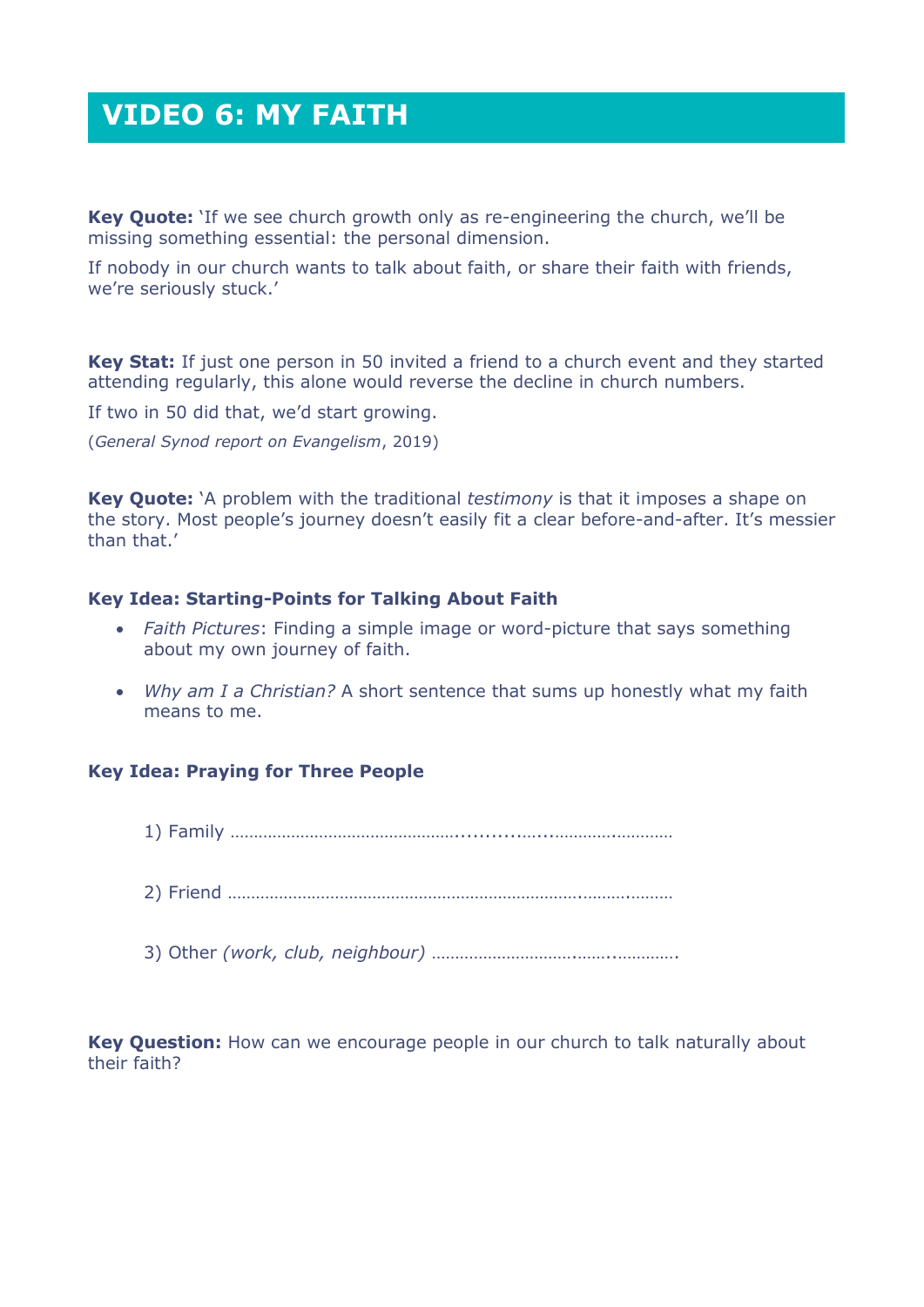### **RESOURCES RESOURCES & LINKS**

### **Church Growth**

- *What Makes Churches Grow?* Bob Jackson (CHP 2015)
- *Pathway to Jesus*, Everts & Schaupp (IVP 2009)
- *Making New Disciples*, Ireland & Booker (SPCK 2015)
- *God's Belongers*, David Walker (BRF 2017)

#### **Life Events and Growth**

- *Life Events*, Sandra Millar (CHP 2018)
- *Life Events PCC Discussion Booklet* (free)<https://tinyurl.com/y5puwpp2>

#### **Toddler Groups and Growth**

 *It's Just the Toddler Group: Toddler Groups and Mission* (free booklet) <https://tinyurl.com/yywxue3w>

### **Online Services and Growth**

- *Digital Church: Making Videos* (Eve Powers, for Manchester Diocese) <https://tinyurl.com/y5p5h2qx>
- *Everybody Welcome to the Future* (free booklet) <https://tinyurl.com/y3uzeogv>

#### **The Value of Milestones**

- *The Power of Moments*, Heath & Heath (Penguin 2017)
- *Communicating for a Change,* Stanley & Jones (Multnomah 2006)

#### **Social Justice and Growth**

- *From Foodbank to Faith* (story from Wythenshawe) <https://tinyurl.com/yy8gnl38>
- *A Bigger Difference* (Church Army report: social action and church growth in Liverpool) <https://tinyurl.com/y6y4k449>

### **Personal Faith Sharing**

*Faith Pictures* (free online course) [https://www.faithpictures.org](https://www.faithpictures.org/)

### **Enquirers'/Basics Courses**

- *Start!* (Search for: *Leading Your Church into Growth* > Start Course)
- *Alpha* [https://www.alpha.org](https://www.alpha.org/)
- *Why on Earth…?* (free online course) [https://www.whyonearth.me](https://www.whyonearth.me/)
- *Pilgrim* [https://www.pilgrimcourse.org](https://www.pilgrimcourse.org/)

#### **Manchester Diocesan Advisers**

- Church Growth: Mike Starkey
- Serving/Social Action: Alison Peacock Schools: Deborah Smith
- Nurture/Discipleship: Simon Bessant Children: Karen Beal
- Digital Church: Eve Powers
- 
- 
- Young People: Susie Mapledoram